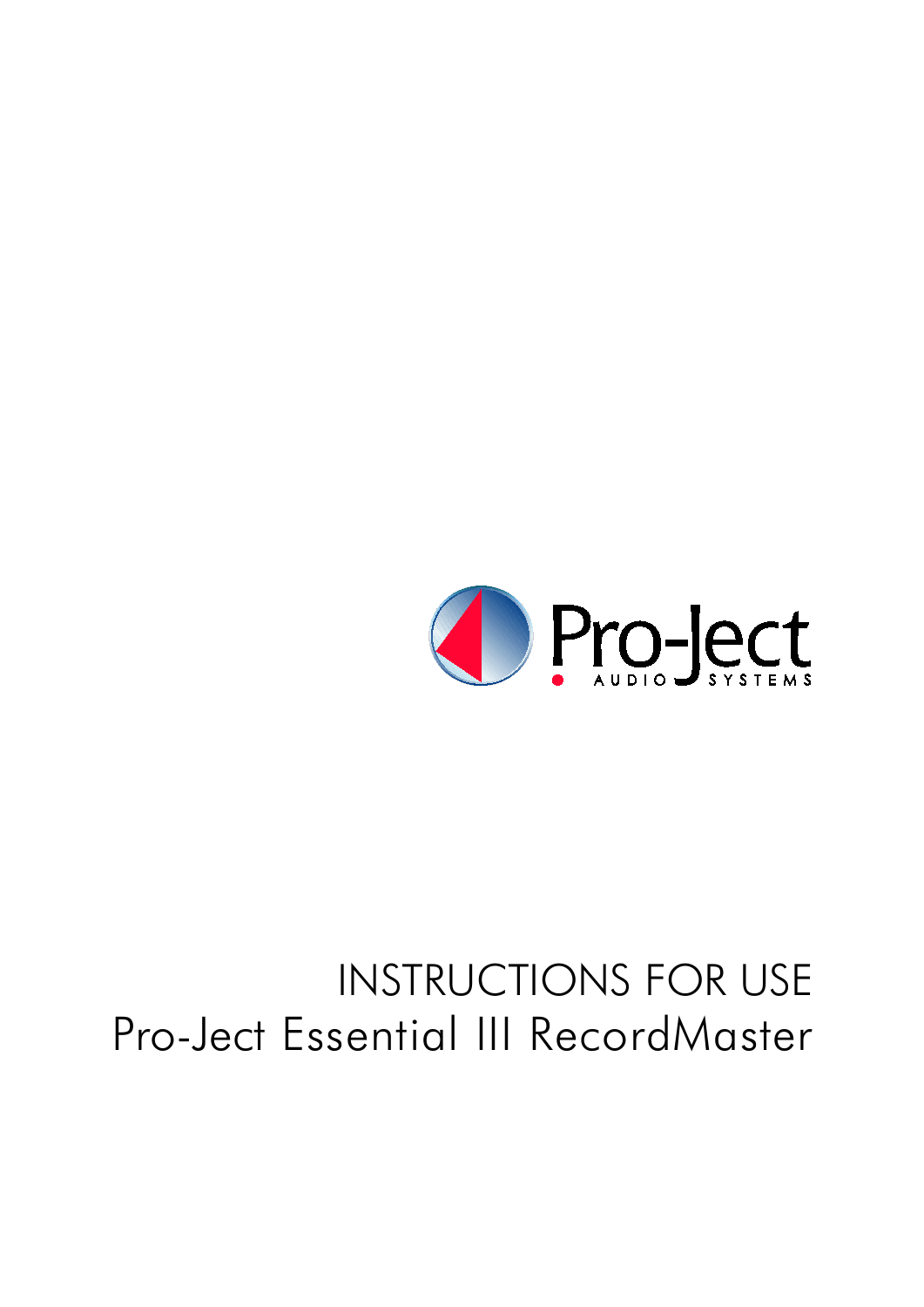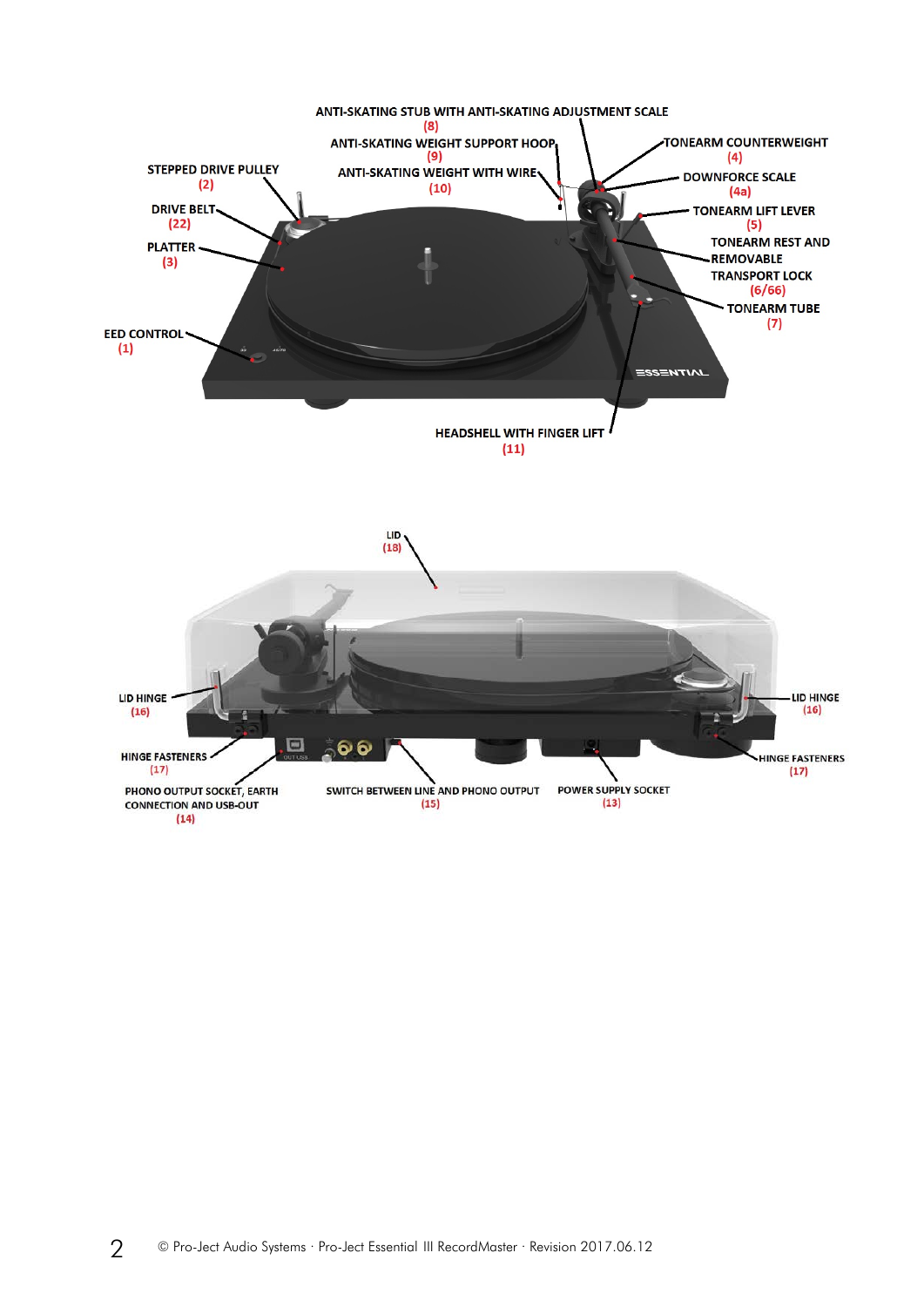

# Controls, features and connections

- (1) POWER SWITCH
- (2) STEPPED DRIVE PULLEY (22) DRIVE BELT
- (3) PLATTER & FELT MAT
- (4) TONEARM COUNTERWEIGHT (4a) DOWNFORCE SCALE
- (5) TONEARM LIFT LEVER
- (6) TONEARM REST (66) REMOVABLE TRANSPORT LOCK
- (7) TONEARM TUBE
- (8) ANTI-SKATING STUB WITH ANTI-SKATING WEIGHT ADJUSTMENT SCALE
- (9) ANTI-SKATING WEIGHT SUPPORT HOOP
- (10) ANTI-SKATING WEIGHT WITH WIRE
- (11) HEADSHELL WITH FINGER LIFT AND PRE-MOUNTED ORTOFON OM10
- (12) SIGNAL OUTPUT CABLE
- (13) POWER SUPPLY SOCKET
- (14) PHONO OUTPUT SOCKET, EARTH CONNECTION AND USB-OUT
- (15) SWITCH BETWEEN LINE AND PHONO OUTPUT
- (16) LID HINGES
- (17) HINGE FASTENERS
- (18) LID
- (16) LID HINGES
- (17) HINGE FASTENERS

CONNECTION CABLE PRO-JECT CONNECT IT E (NOT SHOWN) \* POWER SUPPLY (NOT SHOWN) \*

Dear music lover,

Thank you for purchasing a Pro-Ject Audio Systems record player.

In order to achieve maximum performance and reliability with this record player you should study these instructions for use carefully.



**!** *Warning of a hazard for the user, the unit or possible misuse*

*Important notice*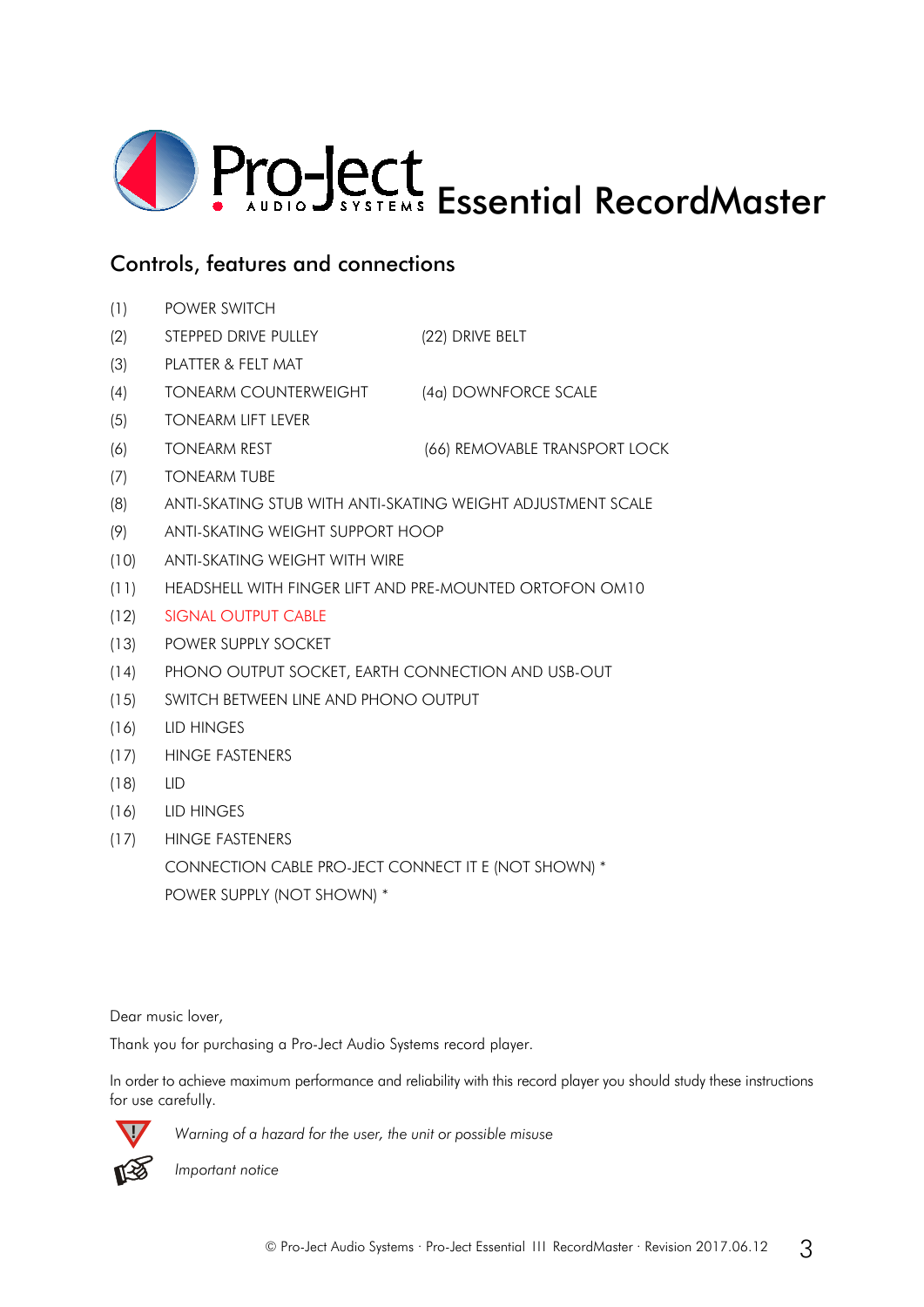The following instructions for adjusting the cartridge are provided in case the cartridge is replaced by a different model at a later date.

During assembly and adjustment of the deck small parts could be lost if not carefully placed in a suitable receptacle. Before starting assembly become familiar with the parts listed above and correspondingly numbered in the technical drawings above. Separately packed items are marked with an asterisk \*.

#### Safety instructions

*The power supply is used to connect and disconnect the unit from the mains. Make sure that the plug is easily accessible at all times. Hold the plug when unplugging the power cord. Never handle the power cord while your hands are wet or damp.*



*Avoid letting liquids enter the device. Never place any item containing liquid, like a flower vase, on or near the device. Never spill any liquid on the device. Never place any naked flame sources, like lighted candles, on or near the device. The product shall not be used in damp or wet locations, next to a bathtub, sink, swimming pool or any other similar conditions.*

*Keep plastic bags away from children to prevent any risk of suffocation.*

#### Set-up

The deck is supplied partially disassembled and carefully packaged for safe transport. Carefully remove all parts from the transport packaging.

Make sure the surface you wish to use the turntable on is level (use a spirit level) before placing the turntable on it.

Fit the drive belt (22) around the platter (3) and the smaller diameter part of the motor pulley (2) for playback of 33 r.p.m. records. To reach 45 r.p.m. push the button for speed control once (1). To reach 78 r.p.m. put the belt over the larger diameter part of the motor pulley and leave the speed control on 45 r.p.m.. Avoid getting sweat or grease on the belt as these will deteriorate the performance and reduce the belt's lifespan. Use absorbent kitchen paper to remove any oil or grease from the outer edge of the platter and the belt.

Fit the felt mat over the spindle of the platter (3). Remove the transport lock (66) from the tonearm tube.

Store the transport lock in the original packaging so they are available for any future transportation.

## Cartridge downforce adjustment

The counterweight (6) supplied is suitable for cartridges weighing between 3,5 - 5,5g (weight no. 00). An alternative counterweight for cartridges weighing between 6 - 9g (weight no. 01) is available as an accessory part.

Pushing carefully, turn the counterweight (4) onto the rear end of the tonearm tube (7), so that the downforce scale (4a) shows towards the front of the player. Lower the armlift and position the cartridge in the space between arm rest and platter. Carefully rotate the counterweight (4) until the armtube balances out. The arm should return to the balanced position if it is moved up or down. This adjustment must be done carefully. Do not forget to remove the cartridge protection cap if fitted.

Once the arm is correctly balanced return it to the rest (6). Hold the counterweight (4) without moving it, and gently revolve the downforce scale ring (4a) until the zero is in line with the anti-skating stub (8). Check whether the arm still balances out.

Rotate the counterweight counter clockwise (seen from the front) to adjust the downforce according to the cartridge manufacturer's recommendations. One mark on the scale represents  $1 \text{ mM} (= 0.1q / 0.1 \text{ Pond})$  of downforce.



*Please note: Adjust the downforce prior to installing the anti-skating weight.*

*The recommended downforce for the factory fitted cartridge Ortofon OM10 is* 15mN*.*

#### Anti-skating force adjustment

Hang the loop of the thread of the anti-skating weight in the groove of the anti-skating stub (8) corresponding to the downforce applied to your cartridge and feed the thread through the loop of the wire support (9).

|           | The anti-skating force must be adjusted corresponding to the downforce as follows: |  |  |  |
|-----------|------------------------------------------------------------------------------------|--|--|--|
| Downforce | Groove in the stub (8)                                                             |  |  |  |

| 10 - 14mN       |                         | 1 <sup>st</sup> from bearing rings |  | $\sim$ $\sim$ |  |
|-----------------|-------------------------|------------------------------------|--|---------------|--|
| $15 - 19$ mN    | $2^{nd}$ $\blacksquare$ | and the first products             |  |               |  |
| 20mN and bigger | $3^{rd}$ " "            |                                    |  |               |  |

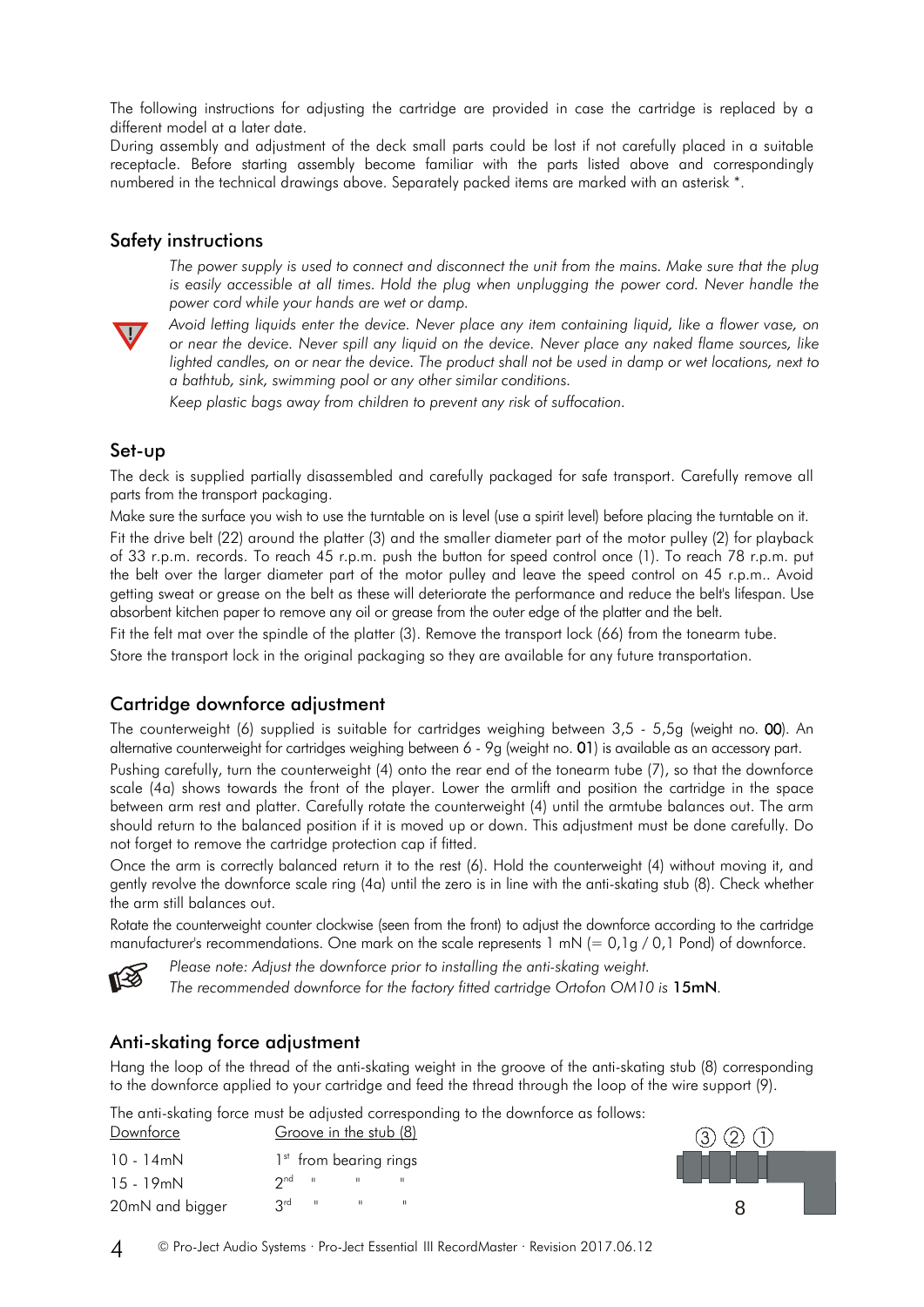## Connection to the amplifier

The record player has gold plated female RCA phono sockets (14) and possibility to choose between Phono and LINE output. With LINE OUT on, you can use a line input (such as AUX, CD, Tuner, Tape or Video) on your amplifier. With PHONO OUT on, you can use your own phono pre-amplifier (sometimes labelled gram, disc or RIAA).



Take care to connect the left and right channels correctly. The right channel is usually marked red, the left channel black or white. Check the manual supplied with your amplifier for relevant information. The earthing wire of the tonearm lead should be connected to the earth terminal on your amplifier (if provided).

For detailed product information regarding Pro-Ject Audio phono amplifiers please refer to the Pro-Ject web site [www.project-audio.com.](http://www.project-audio.com/)



*The recommended load impedance for the factory fitted cartridge is:* 47kohms/MM-input

## Connecting to a Computer

Connect the USB-output of the unit to a free USB-socket on your computer and turn it on/make sure it is powered on.

The "new hardware found assistant" will automatically detect the unit and announces it as a Microphone USB audio codec. There is no need to install a driver manually.

After installation, one setting has to be done. For example - Windows 7® operating system:

 $\rightarrow$  Control Panel  $\rightarrow$  Sound  $\rightarrow$  Recording  $\rightarrow$  Microphone USB Audio CODEC  $\rightarrow$  Properties  $\rightarrow$ Advanced: set to 2 channel, 16 bit, 48000 Hz (DVD Quality)



*Please note: Connection should be made to an USB-socket of your computer directly. Connecting to USB-hubs or switches can cause problems.*

## Recording Programme

In case you do not have a recording programme installed on your computer, you may download one free from the Internet. Recording programmes may be found by searching Google.



In the menu of the recording programme, source or input may have to be set to **Microphone USB audio codec**. *Please be aware that downloads from the Internet are made entirely at your own risk. Under no circumstances can we carry responsibility or provide support for third-party software products sourced from the internet or for any damage or problems arising from the use thereof. All downloads should be checked with an up-to-date anti-virus programme. License fees may be applicable.*

#### Mains power connection

The turntable is supplied with the universal power supply with 3 exchangeable sockets adapters suitable for all countries. Select the correct adapter for your country and insert the adapter to the exchangeable part of the power supply.



*Connect the low voltage plug from the power supply to the socket (13) on the rear of the record player before connecting the power supply to the mains*.

## Fitting the lid

Fit the lid (dust cover 18) carefully over the hinge prongs and adjust the screws (17) until the lid stays open where you want it to without being too stiff to open or close.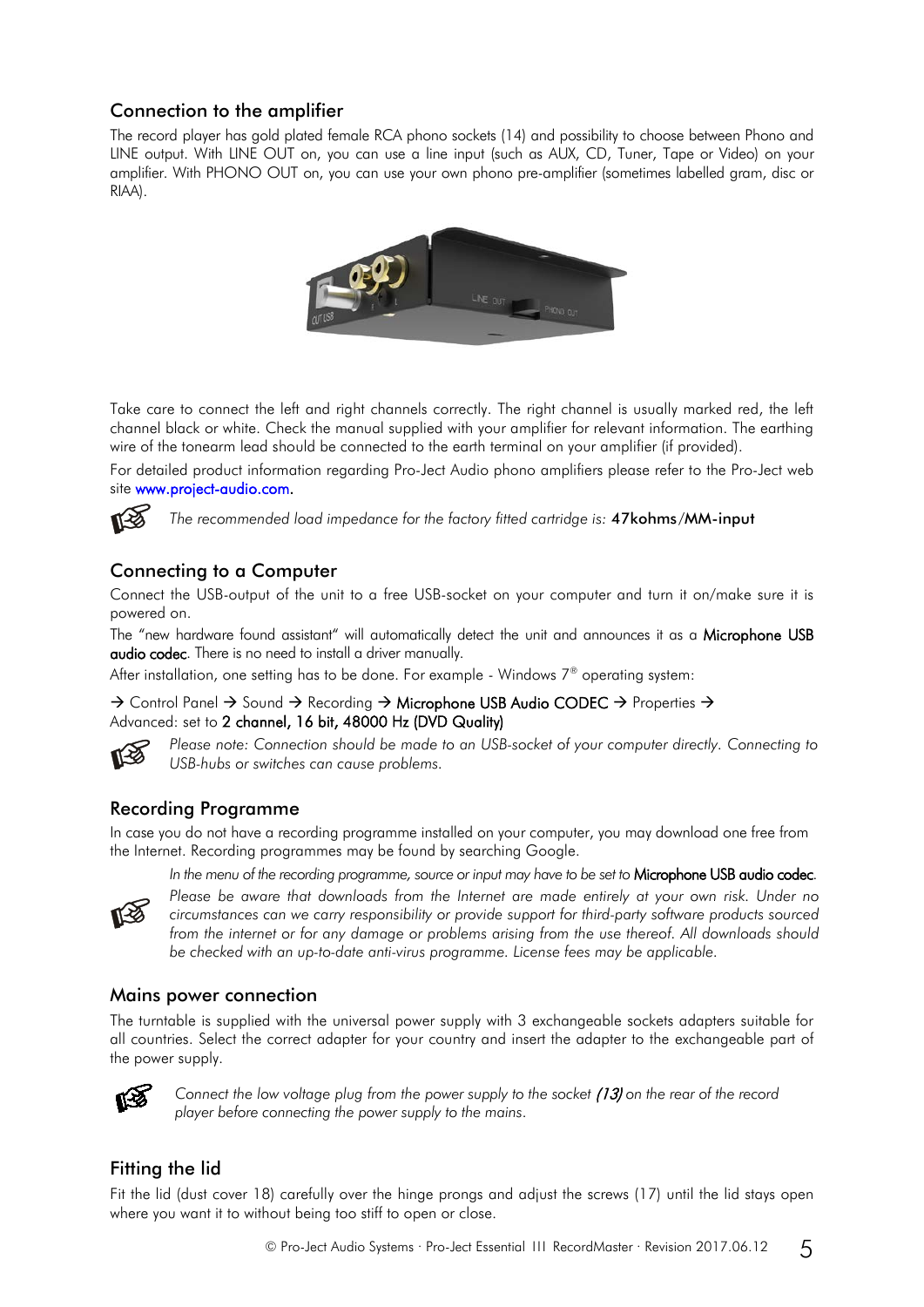## Switching on and off, changing replay speed

To play records at 33 r.p.m. press the speed control switch (1) to starts the motor. Pressing the ON/OFF switch two times selects 45 r.p.m.. The selected speed is shown respectively by the flashing LED. When the platter has attained full speed, the LEDs stop flashing.

To reach 78 r.p.m. put the belt over the larger diameter part of the motor pulley and leave the speed control on 45 r.p.m..

A long (more than three seconds) press on the ON/OFF switch stops the motor.



For detailed product information please refer to the Pro-Ject web site [www.project-audio.com.](http://www.project-audio.com/)

#### Maintenance and cleaning

Your record player requires little or no regular maintenance. Remove dust with a slightly moistened antistatic cloth. Never use a dry cloth because this will create static electricity which attract more dust! Antistatic cleaning fluids are available at specialist stores but must be applied sparingly to avoid damage to rubber parts. It is recommended to fit the needle cover before cleaning or maintenance is carried out to avoid damage. If the player is not used over a long period of time the drive belt can be removed to prevent unequal stretching.



**!** *Always disconnect the record player from the mains power supply as a precaution before maintenance!*

#### Stylus exchange

A damaged or worn stylus may harm your record collection and should be replaced.

Please remove stylus protection before pulling the stylus from the cartridge and replace for a new one.



*Stylus type in exchange for pre-mounted cartridge* Ortofon OM 10*: Stylus OM 10.* If in doubt consult your local dealer or distributor!

#### Mounting and connecting the cartridge

\*\* All cartridges with half inch mounting holes can be fitted. Leaving the needle's protection cover on, fit the cartridge to the headshell (11) using the screws supplied with the cartridge by passing one screw through each slot in the headshell (11). Do not tighten the nuts yet.

Connect the tonearm wires to the cartridge pins as follows:

| white | left channel positive $(L+)$ |
|-------|------------------------------|
| red   | right channel pos. $(R+)$    |
| green | right channel return (R -)   |
| blue  | left channel return (L -)    |

The full sound quality of the record player can only be achieved if the cartridge is correctly adjusted. Particular tools like the Pro-Ject alignment tool "Align IT" are required to accomplish this job properly.

If you are not well acquainted with the adjustment of cartridges you are advised to call upon the willing help of your Pro-Ject dealer to accomplish this task for you.



*Please note: Adjusting a cartridge and tonearm calls for the greatest care in order to avoid damaging the cartridge or tonearm bearings. Leave this work to your dealer if you are in any way unsure of the necessary steps and precautions to be taken.*

## Useful tips

The record player should be positioned on a low-resonance surface such as wood or multiple layer ply board to avoid structural vibrations disturbing replay.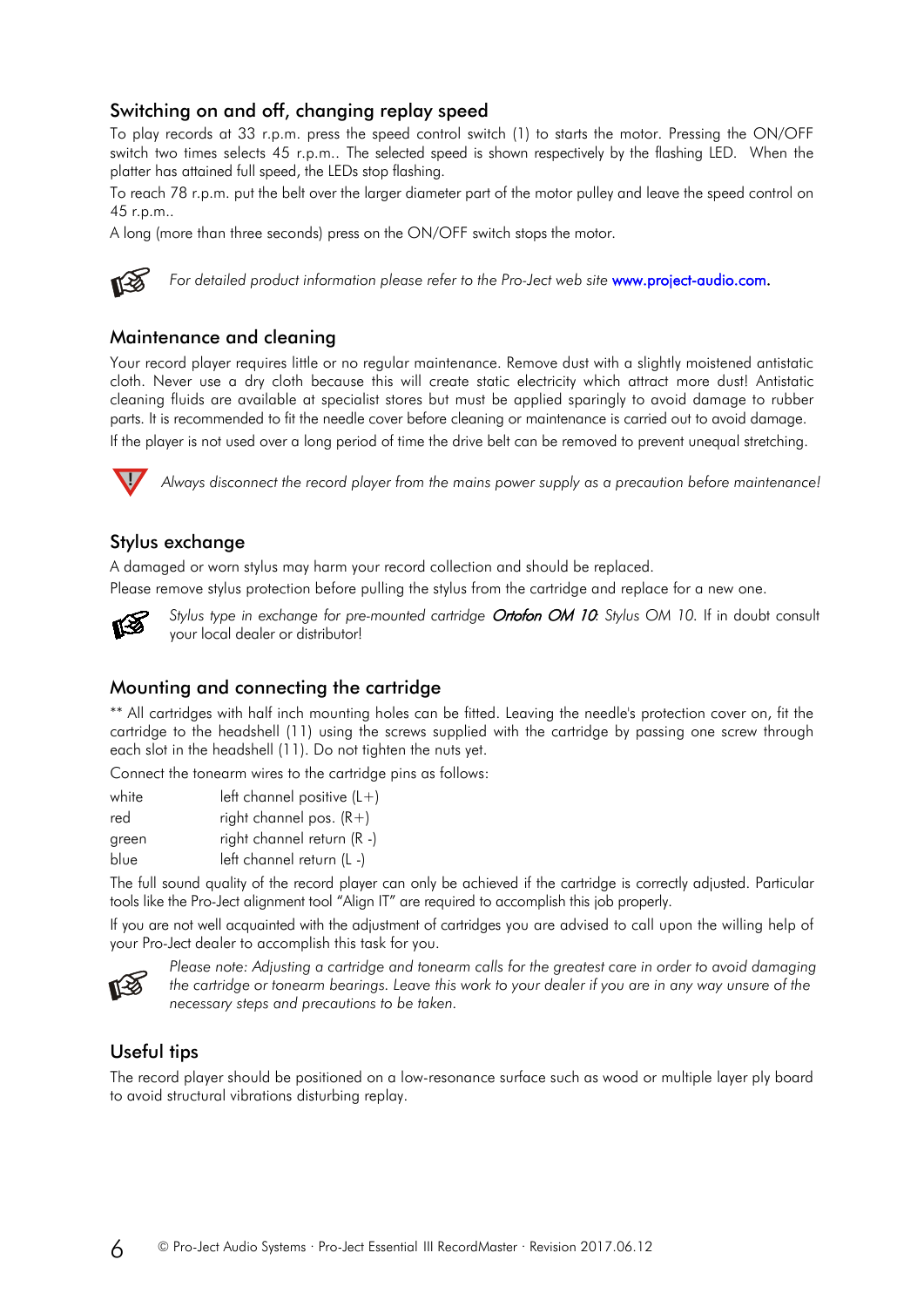# Technical specifications Pro-Ject Essential RecordMaster / Pro-Ject 8.6

| Nominal speeds                                     | 33/45 r.p.m.                                           |
|----------------------------------------------------|--------------------------------------------------------|
| Speed variance                                     | $33: \pm 0.70\%$ 45: $\pm 0.60\%$                      |
| Wow and flutter                                    | $33: \pm 0.21\% 45: \pm 0.19\%$                        |
| Signal to noise                                    | -66dB                                                  |
| Effective tonearm mass                             | 8,0 <sub>q</sub>                                       |
| Effective tonearm length                           | $8,6$ " (218,5mm)                                      |
| Overhang                                           | 22,0mm                                                 |
| Power consumption                                  | 4.5W                                                   |
| Outboard power supply                              | 15V/500mA DC, suitable for your country's mains supply |
| Dimensions ( $W \times H \times D$ )               | 420 x 112 x 330mm                                      |
| Weight                                             | 6,0kg                                                  |
| Dimensions packaging (W x H x D) 488 x 235 x 393mm |                                                        |
| Weight incl. packaging                             | 8,0kg                                                  |

#### Technical specifications MM-Cartridge Ortofon OM 10

| Frequency range            | 20-22.000Hz                             |
|----------------------------|-----------------------------------------|
| Channel separation         | 22dB/1kHz                               |
| Output voltage             | 4mV                                     |
| Recommended load impedance | 47kohms/amplifier connection - MM-input |
| Compliance/stylus type     | $20\mu m/mN$ – elliptical               |
| Recommended tracking force | 15mN                                    |
| Weight                     | Ьq                                      |

# Technical specifications integrated Phono preamplifier (MM) and A/D-Wandler

| Input impedance/capaitance       | 47kohms/100pF*                              |
|----------------------------------|---------------------------------------------|
| Gain                             | 32dB                                        |
| Output voltage, typical          | 160mV/1kHz at 4mV                           |
| Noise floor                      | 88dBA                                       |
| RIAA-equalisation curve accuracy | max. 0,5dB                                  |
| A/D-Wandler:                     | 16Bit Delta Sigma                           |
| Sample frequencies               | Up to 48kHz                                 |
| USB connection                   | 5-pole Mini-B                               |
|                                  | Digitales, serielles Datenprotokoll USB 1.1 |
| Operating systems                | Mac OS®, Windows XP® or higher              |
|                                  |                                             |

\* typical for high-output MC-, Moving Iron- and MM phono cartridges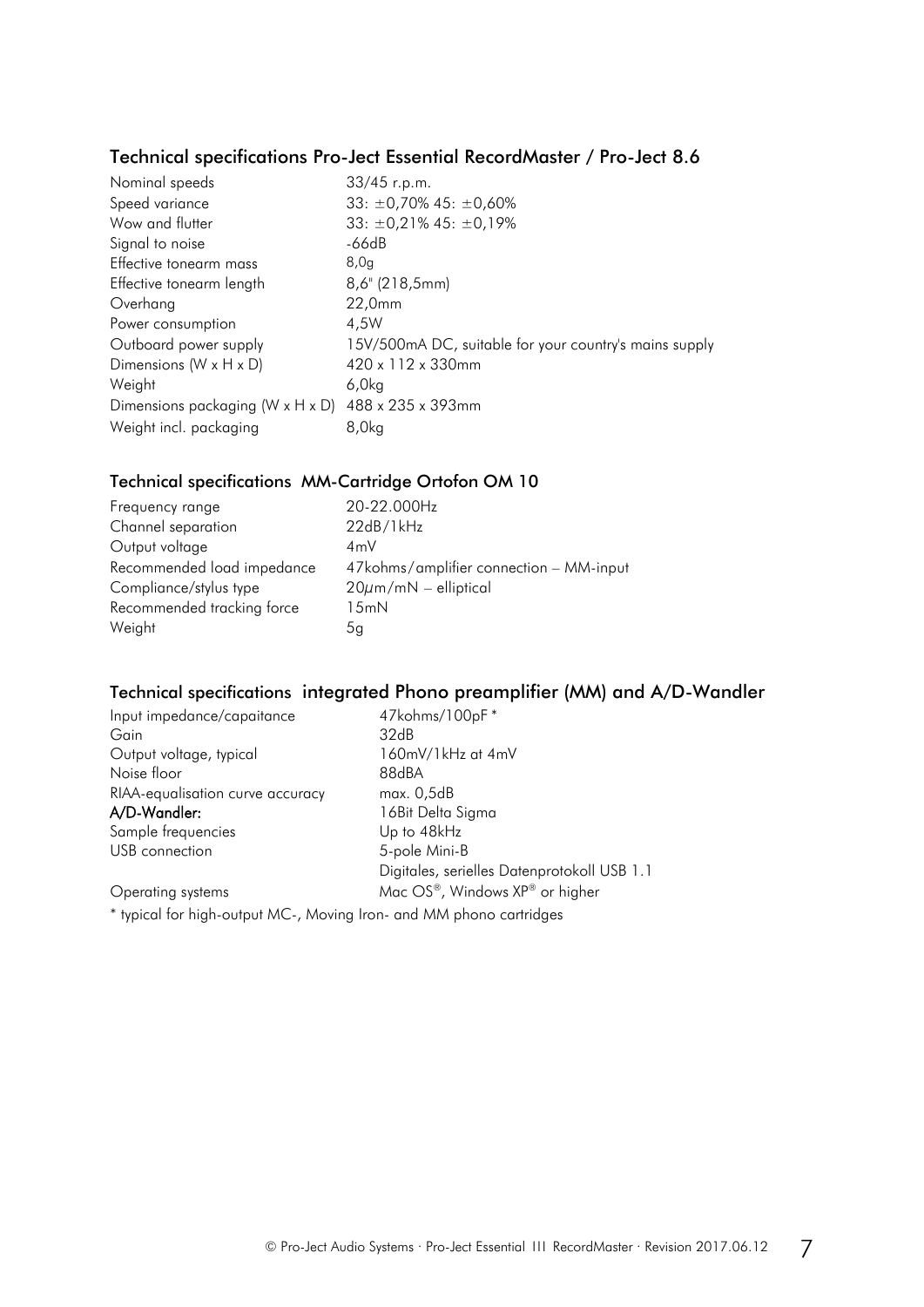#### Potential incorrect use and fault conditions

Pro-Ject turntables are manufactured to the highest standards and undergo strict quality controls before leaving the factory. Faults that may possibly occur are not necessarily due to material or production faults but can sometimes be caused by incorrect use or unfortunate circumstances. Therefore the following list of common fault symptoms is included.

#### The platter doesn't turn although the unit is switched on:

The unit is not connected to the mains power supply. No mains at the socket. Drive belt is not fitted or has slipped off.

#### No signal through one or other channel or both channels:

No signal contact from the cartridge to the internal tonearm wiring or from that to the arm lead or from that to the phono box or between that and the amplifier. This could be due to a faulty plug, broken wire or solder joint or simply loose plug/socket connection. Phono input not selected at amplifier.

Amplifier is not switched on.

Amplifier or speakers are defective or muted.

No connection to the loudspeakers.

#### Strong hum on phono input:

No earth connection from cartridge or arm or arm cable to amplifier, or earth loop.

#### Distorted or inconsistent sound from one or both channels:

Record player is connected to wrong input of amplifier, or MM/MC switch incorrectly set. Needle or cantilever damaged.

Wrong r.p.m., drive belt overstretched or dirty, platter bearing without oil, dirty or damaged

#### Service

Should you encounter a problem which you are not able to alleviate or identify despite the above information, please contact your dealer for further advice. Only when the problem cannot be resolved there should the unit be sent to the responsible distributor in your country.

Guarantee repairs will only be affected if the unit is returned correctly packaged. For this reason we recommend keeping the original packaging.

Never return a record player without making sure that is it safely disassembled and correctly packaged in the original packaging according to the diagrams on the last page of this user guide. Please remove these parts and pack them separately: lid, counterweight (4), anti-skating weight (10) and belt (22).

Fit the cartridge protection cap and the transport lock for the tonearm tube (66), prior to carefully packaging the record player.

#### **Warranty**



*The manufacturer accepts no responsibility for damage caused by not adhering to these instructions for use and/or by transportation without the original packaging. Modification or change to any part of the product by unauthorized persons, release the manufacturer from any liability over and above the lawful rights of the customer.*

Pro-Ject Audio Systems is a Registered Trademark of H. Lichtenegger.

This guide was produced by: Pro-Ject Audio Systems Copyright © 2017. All rights reserved.

The information was correct at the time of going to press. The manufacturer reserves the right to make changes to the technical specification without prior notice as deemed necessary to uphold the ongoing process of technical development.